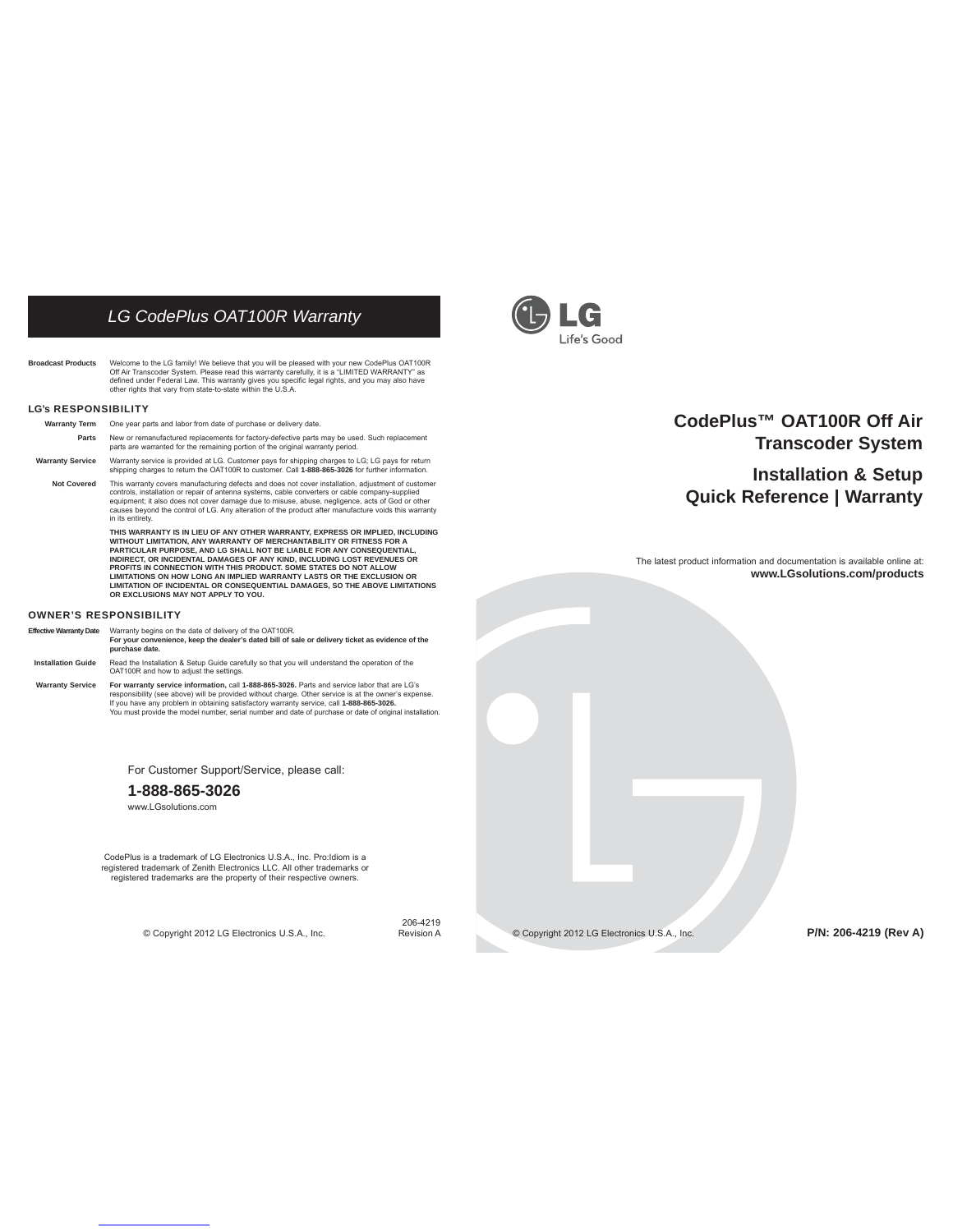For Customer Support/Service, please call:

### **1-888-865-3026**

www.LGsolutions.com



### **WARNING:**

TO REDUCE THE RISK OF ELECTRIC SHOCK DO NOT REMOVE COVER (OR BACK). NO USER-SERVICEABLE PARTS INSIDE. REFER TO QUALIFIED SERVICE PERSONNEL.



 The lightning flash with arrowhead symbol, within an equilateral triangle, is intended to alert the user to the presence of uninsulated "dangerous voltage" within the product's enclosure that may be of sufficient magnitude to constitute a risk of electric shock to persons.

 The exclamation point within an equilateral triangle is intended to alert the user to the presence of important operating and maintenance (servicing) instructions in the literature accompanying the appliance.

#### **WARNING:**

TO PREVENT FIRE OR SHOCK HAZARDS, DO NOT EXPOSE THIS PRODUCT TO RAIN OR MOISTURE.

 Apparatus shall not be exposed to dripping or splashing and no objects filled with liquids, such as vases, shall be placed on the apparatus.

L'appareil ne doit pas être exposé à des égouttements d'eau ou des éclaboussures et de plus qu'aucun objet rempli de liquide tel que des vases ne doit être placé sur l'appareil.

### **REGULATORY INFORMATION:**

This equipment has been tested and found to comply with the limits for a Class A digital device, pursuant to Part 15 of the FCC Rules. These limits are designed to provide reasonable protection against harmful interference when the equipment is operated in a commercial environment. This equipment generates, uses and can radiate radio frequency energy and, if not installed and used in accordance with the instruction manual, may cause harmful interference to radio communications. Operation of this equipment in a residential area is likely to cause harmful interference in which case the user should be required to correct the interference at his own expense.

#### **CAUTION:**

Do not attempt to modify this product in any way without written authorization from LG Electronics U.S.A., Inc. Unauthorized modification could void the user's authority to operate this product.

#### **COMPLIANCE:**

The responsible party for this product's compliance is: LG Electronics U.S.A., Inc. 2000 Millbrook Drive, Lincolnshire, IL 60069, USA • Phone: 1-847-941-8000

Marketed and Distributed in the United States by LG Electronics U.S.A., Inc. 2000 Millbrook Drive, Lincolnshire, IL 60069

2 206-4219 © Copyright 2012 LG Electronics U.S.A., Inc.

The following GPL executables and LGPL libraries used in this product are subject to the GPL Version 2.0/LGPL Version 2.1 License Agreements:

**GPL EXECUTABLES:** Linux kernel 2.6.38, LTIB 10.1.1,<br>bash-2.05b, busybox-1.1.3, e2fsprogs-1.34, ethtool-3,<br>gawk-3.1.3, lrzsz\_0.12.21, lzo-2.03, mtd-utils-1.2.0, net-tools-1.60, ntpclient\_2003\_194, openvpn-2.1.1 pciutils-2.1.11, ppp-2.4.1, procps-3.1.11, screen-4.0.2-1,<br>skell 1.13, time 1.7 skell-1.13, time-1.7 **LGPL LIBRARIES:** eglibc 2.8, libelf-0.8.5, termcap-2.0.8

To obtain the source code under GPL, LGPL, MPL and other open source licenses that are contained in this prod-uct, please visit http://opensource.lge.com. In addition to the source code, all referenced license terms, warranty disclaimers and copyright notices are available for download. LG Electronics will also provide open source code to you on CD-ROM for a charge covering the cost of performing such distribution (such as the cost of media, shipping and handling) upon e-mail request to opensource@lge.com. This offer is valid for three (3) years from the date on which you purchased the product.

You can obtain a copy of the GPL, LGPL licenses from: http://www.gnu.org/licenses/old-licenses/gpl-2.0.html and http://www.gnu.org/licenses/oldlicenses/lgpl-2.1.html.

#### This product includes:

• OpenSSH-4.3p2: Copyright © 1994, 1995 Tatu Ylonen, Espoo, Finland Copyright © 1998 CORE SDI S.A., Buenos Aires, Argentina Copyright © 1995, 1996 by David Mazieres Copyright © 1980, 1983, 1987, 1988, 1990, 1992, 1993, 1995 The Regents of the University of California Copyright © 1999, 2000, 2001, 2002, 2003, 2004 Markus Friedl Copyright © 1995, 1996, 1998, 1999 Theo de Raadt Copyright © 1999, 2000, 2001, 2002 Niels Provos Copyright © 1999 Dug Song Copyright © 1999 Aaron Campbell Copyright © 1999, 2000, 2001, 2002, 2003, 2004, 2005 Damien Miller Copyright © 2001 Kevin Steves Copyright © 2002 Daniel Kouril Copyright © 2003 Wesley Griffi n Copyright © 2001 Per Allansson Copyright © 2002, 2003 Nils Nordman Copyright © 2001-2003 Simon Wilkinson Copyright © 2000, 2001 2003 Ben Lindstrom Copyright © 2002, 2005 Tim Rice Copyright © 2000 Andre Lucas Copyright © 2002 Chris Adams Copyright © 2000, 2001 Corinna Vinschen Copyright © 2002 Cray Inc. (Wendy Palm) Copyright © 2000 Denis Parker Copyright © 2001 Gert Doering Copyright © 2001, 2003 Jakob Schlyter

206-4219 27

# **Open Source Software Notice**

Copyright © 1996 Jason Downs

- Copyright © 2002 Juha Yrjölä
- Copyright © 2000 Michael Stone Copyright © 2002 Networks Associates Technology, Inc. Copyright © 1997, 1998, 2000-2002, 2004 Todd C. Miller

Copyright © 2003, 2004, 2005 Darren Tucker

Copyright © 1988-2002 Sun Microsystems, Inc.

Copyright © 2005 The SCO Group Copyright © 2004 The OpenBSD Project

Copyright © 2005 Anil Madhavapeddy

Copyright © 1994 Phil Karn Copyright © 1996-1998, 2003 William Allen Simpson Copyright © 2003 Peter Stuge

Copyright © 2005 Reyk Floeter Copyright © 1991 Massachusetts Institute of Technology

Copyright © 2004 Ted Unangst and Todd Miller Copyright © 1999 WIDE Project Copyright © 1996 Internet Software Consortium

Portions Copyright © 1999-2001 Internet Software Consortium

- Portions Copyright © 1993 Digital Entertainment Corporation
- Portions Copyright © 1995 International Business Machines, Inc.

• OpenSSL-1.0.0: Copyright © 1998-2008 The OpenSSL Project Copyright © 1995-1998 Eric Young

### All rights reserved.

Permission is hereby granted, free of charge, to any<br>person obtaining a copy of this open source software and<br>associated documentation files (the "Software"), to deal in the Software without restriction, including without limitation<br>the rights to use, copy, modify, merge, publish, distribute,<br>sublicense, and/or sell copies of the Software, and to<br>permit persons to whom the Software is furn

SUBJECT TO THE TERMS OF THE GPL VERSION 2.0/LGPL VERSION 2.1 LICENSE AGREEMENTS, THE SOFTWARE IS PROVIDED "AS IS", WITHOUT WARRANTY OF ANY KIND, EXPRESS OR IMPLIED, INCLUDING BUT NOT LIMITED TO THE WARRANTIES OF MERCHANTABILITY, FITNESS FOR A PARTICULAR PURPOSE AND NONINFRINGEMENT. IN NO EVENT SHALL THE AUTHORS, COPYRIGHT HOLDERS, OR LG ELECTRONICS (THE "LICENSOR") BE LIABLE FOR ANY CLAIM, DAMAGES OR OTHER LIABILITY, WHETHER IN AN ACTION OF CONTRACT, TORT OR OTHERWISE, ARISING FROM, OUT OF OR IN CONNECTION WITH THE SOFTWARE OR THE USE OR OTHER DEALINGS IN THE SOFTWARE, EVEN IF LICENSOR HAS BEEN ADVISED OF THE POSSIBILITY OF SUCH DAMAGES. LICENSEE ASSUMES THE COST OF ALL NECESSARY SERVICING, REPAIR, OR CORRECTION.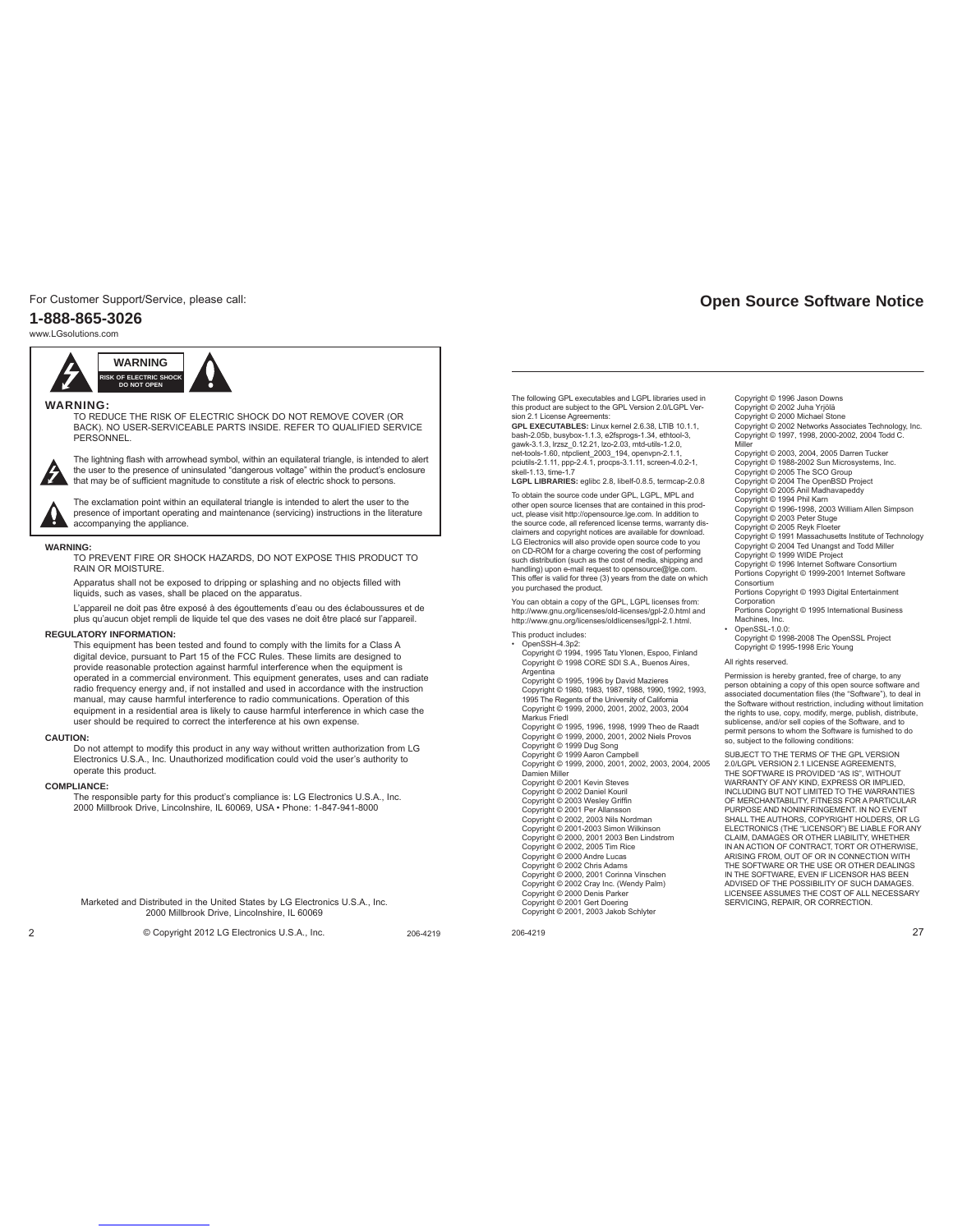# **IMPORTANT SAFETY INSTRUCTIONS**

## **Notes**

- **1. Read these instructions.**
- **2. Keep these instructions.**
- **3. Heed all warnings.**
- **4. Follow all instructions.**
- **5. Do not use this apparatus near water.**
- **6. Clean only with dry cloth.**
- **7. Do not block any ventilation openings. Install in accordance with the manufacturer's instructions.**
- **8. Do not install near any heat sources, such as radiators, heat registers, stoves, or other apparatus (including amplifiers) that produce heat.**
- **9. Do not defeat the safety purpose of the polarized or grounding-type plug. A polar-ized plug has two blades with one wider than the other. A grounding-type plug has two blades and a third grounding prong. The wide blade or the third prong are provided for your safety. If the provided plug does not fit into your outlet, consult an electrician for replacement of the obsolete outlet.**
- **10. Protect the power cord from being walked on or pinched, particularly at plugs, convenience receptacles, and the point where it exits from the apparatus.**
- **11. Only use attachments/accessories specified by the manufacturer.**
- **12. Use only with the cart, stand, tripod, bracket, or table specified by the manufacturer or sold with the apparatus. When a cart is used, use caution when moving the cart/apparatus combination in order to avoid injury from tip-over.**
- 13. Refer all servicing to qualified service **personnel. Servicing is required when the apparatus has been damaged in any way, such as power-supply cord or plug is damaged, liquid has been spilled or objects have fallen into the apparatus, the apparatus has been exposed to rain or moisture, does not operate normally, or has been dropped.**

26 206-4219

206-4219 3

#### **14. Power Sources**

 This product should be operated only from the type of power source indicated on the marking label. If you are not sure of the type of power supply to your INSTALLATION, consult your product dealer or local power company.

**15. Overloading**

 Do not overload wall power outlets and extension cords as this can result in a risk of fire or electric shock.

### **16. Disconnect Device**

 The AC mains plug is used as the disconnect device. The disconnect device must remain readily operable.

**17. Object and Liquid Entry**

 Never push objects of any kind into this product through openings as they may touch dangerous voltage points or short-out parts that could result in a fire or electric shock. Never spill liquid of any kind on the product. Do not use liquid cleaners or aerosol cleaners.

**18. Outdoor Use**

## **Warning: To prevent fire or shock hazards, do not expose this product to rain or moisture.**

#### **19. Wet Location**

 Do not use this product near water or moisture or in an area, such as a basement, that might become flooded. The apparatus shall not be exposed to dripping or splashing and no objects filled with liquids, such as vases, shall be placed on the apparatus.

**20. Test Equipment**

In some cases, LG has supplied or recommended the use of test equipment and devices for the setup and testing of the equipment. The operation and maintenance of test equipment is described in their associated instruction manuals. Please refer to these manuals for explicit instructions regarding the safe use and handling of the equipment.

(Continued on next page)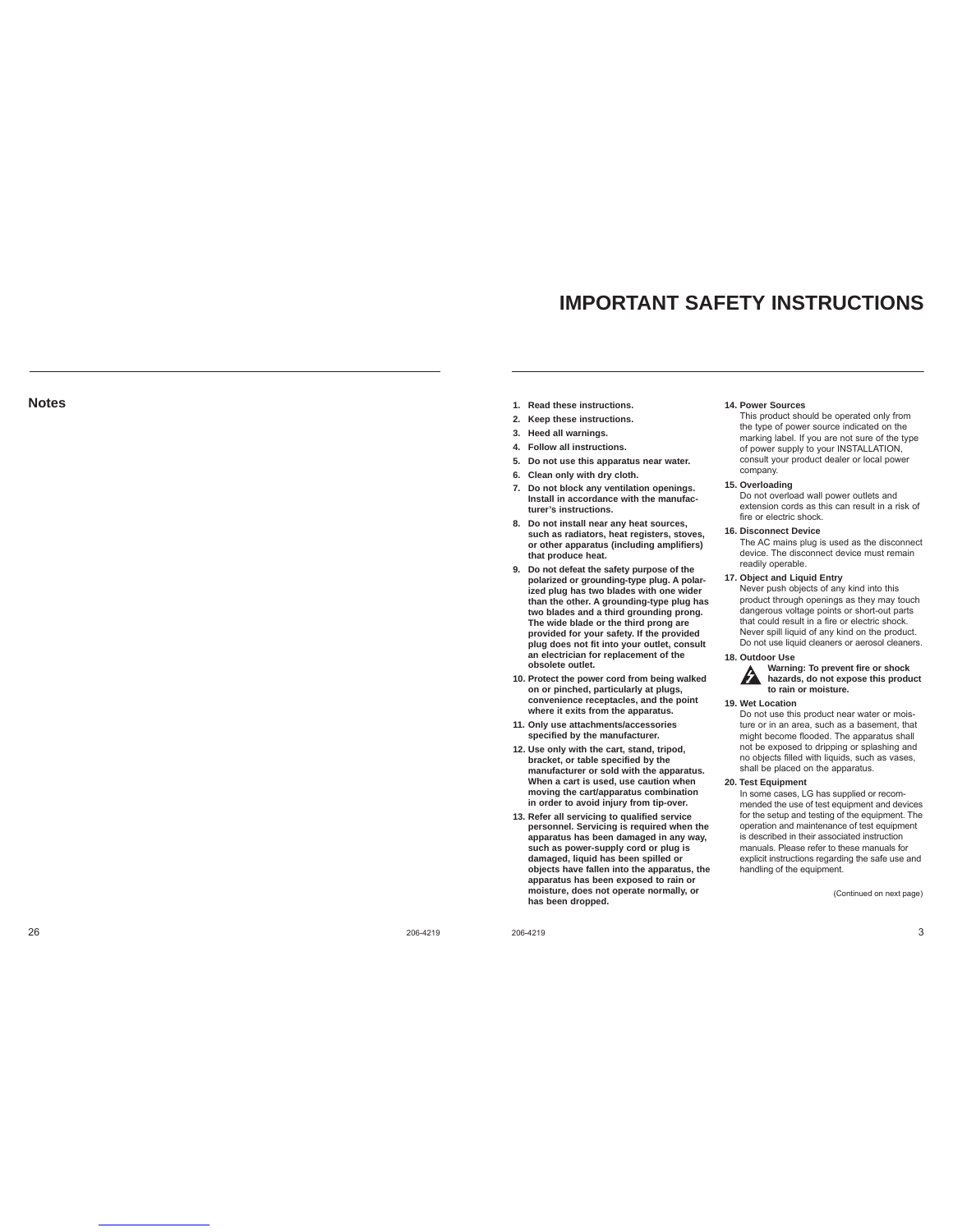# **IMPORTANT SAFETY INSTRUCTIONS**

#### (Continued from previous page)

#### **21. Damage Requiring Service**

- Unplug this product from the wall power outlet and refer servicing to qualified service personnel under the following conditions:
- a. If the power-supply cord or plug is damaged.
- b. If liquid has been spilled, or objects have fallen into the product.
- c. If the product has been exposed to rain or water
- d. If the product does not operate normally by following the operating instructions. Adjust only those controls that are covered by the operating instructions, as an improper adjustment of other controls may result in damage and will often require extensive work by a qualified technician to restore the product to its normal operation.
- e. If the product has been dropped or the cabinet has been damaged.
- f. If the product exhibits a distinct change in performance.

**Caution: Refer all servicing to qualifi ed**  service personnel.

**22. Servicing**

**Caution: These servicing instructions are for use by qualifi ed service personnel only. To reduce the risk of electrical shock, do not perform any servicing other than that described in the operating instructions unless you are qualifi ed to do so.**

**23. Replacement Parts**

When replacement parts are required, be sure the service technician uses replacement parts specified by the manufacturer or that<br>have the same characteristics as the original parts. Unauthorized substitutions may result in fire, electric shock, or other hazards.

### **24. Safety Check**

Upon completion of any service or repairs to this product, ask the service technician to perform safety checks to determine that the product is in proper operating condition.

**OAT100R Rack Installation** (also see pages 11 and 12)

To install the OAT100R in a rack:

- Carefully slide the OAT100R into a standard 19-inch equipment rack.
- When mounting in the rack, make sure to use the appropriate hardware. ALL FOUR MOUNT-ING SCREWS MUST BE USED.
- This equipment is not designed to support other devices. Do NOT stack other equipment on the top of the OAT100R.
- Rear cabling must be dressed and supported so that the weight of the cabling is not a strain on the OAT100R connectors.
- MOUNTING OF THE EQUIPMENT IN THE RACK SHOULD BE SUCH THAT A HAZARD-OUS CONDITION IS NOT ACHIEVED DUE TO UNEVEN MECHANICAL LOADING.

### **Rack-mount Considerations**

**A. Elevated Operating Ambient** If installed in a closed or multi-unit rack assembly, the operating ambient temperature of the rack environment may be greater than room ambient. Therefore, consideration should be given to installing the equipment in an environment compatible with the maximum ambient temperature (Tma) specified by the manufacturer (see Specifications information in this document).

(Continued on next page)

### **Dimensions**

| Height: | 1.692 inches (42.977 mm)                               |
|---------|--------------------------------------------------------|
| Width:  | 19.0 inches (482.6 mm) with mounting brackets attached |
|         | (for EIA standard 19-inch rack mount)                  |
| Depth:  | 8.5 inches (215.9 mm)                                  |
| Weight: | 4.45 pounds (2.02 kgrms) rack-only weight              |

95% non-condensing

# **Environmental Storage Conditions**<br>Temperature: -20° to 70° Ce

| Temperature: | -20° to 70° Celsius    |
|--------------|------------------------|
|              | -4° to 158° Fahrenheit |
| Humidity:    | 95% non-condensing     |

# **Environmental Operating Conditions**<br>Temperature (Tma): 0° to 40° Celsius

Temperature (Tma): 32° to 104° Fahrenheit<br>Humidity: 95% non-condensing

### **Electrical**

| <b>RF Out Connector:</b>            |
|-------------------------------------|
| RF Output Span:                     |
| RF Output Frequency Range:          |
| Active Output Level at RF Out jack: |

RF IN Ports (8): Type 'F', 75 Ohm<br>RF Input Frequency Range: Terrestrial Channe RF Input Signal Level: +3 dBm (+52 dBmV) to -83 dBm (-34 dBmV)

DC Input:  $+12V$  DC @ 2.6 Amps

Ethernet Connector (Control Port): 10/100/1000BaseT, RJ-45<br>Ethernet Connector (Feature Port): 1000BaseT Full Duplex, RJ-45 Ethernet Connector (Feature Port):

USB Port: USB 2.0

Type 'F'

54 MHz to 864 MHz -6 dBm (+42 dBmV) Min.

Terrestrial Channels 2 to 69

4 Contiguous Channels (typically 24 MHz)

Note: Design and specifications subject to change without prior notice.

**4** 206-4219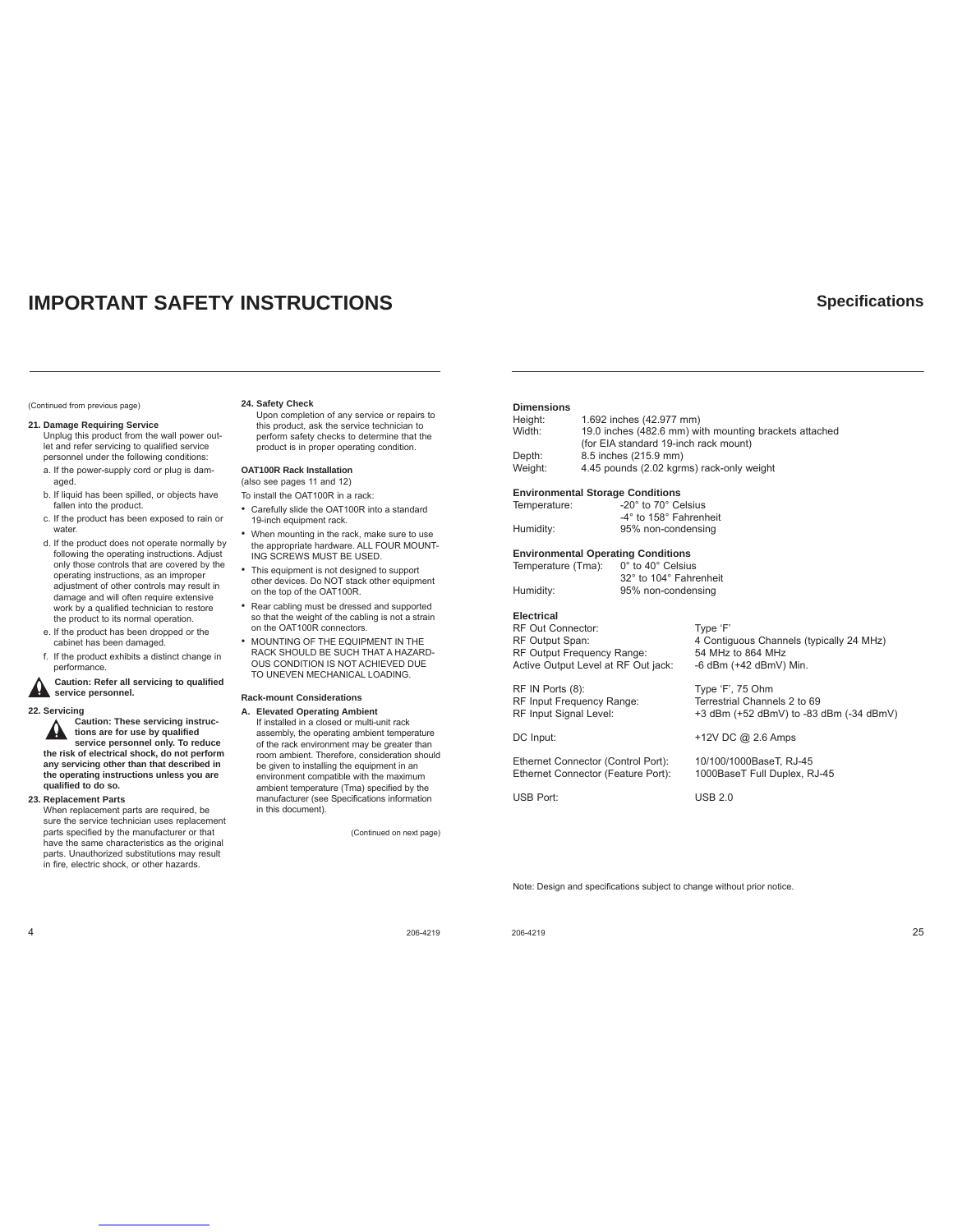# **Troubleshooting**

# **IMPORTANT SAFETY INSTRUCTIONS**

This section provides introductory OAT100R installation and setup troubleshooting information. Refer to the extended Installation & Setup Guide for additional troubleshooting information.

### **Equipment Setup Review**

- Make sure all connectors and connections are tight and secure on all entertainment system components.
- Check the OAT100R LEDs:
- − Under standard operating conditions the PWR (Power) LED on the OAT100R front panel is continuously lit green. If there is a hardware fault, the PWR LED will turn and stay red. (When power is first applied to the OAT100R, the PWR LED initially flashes red and then turns green.)
- − When the OAT100R is booted and operating normally, the STATUS LED is continuously lit green.

### **Network Setup**

If the network is configured for DHCP but the OAT100R has not been assigned an IP address, i.e., the Ctrl IP field in the OAT100R System Information display is blank:

- 1. Check the Control Port connector on the rear panel of the OAT100R. Make sure the cable connection is tight and secure.
- 2. Observe the green LED on the Control Port. Once the OAT100R is connected to the network, the LED will be lit continuously.
- 3. Contact the network administrator to verify the network status and check that the DHCP server is working properly.

(Continued from previous page)

**B. Reduced Air Flow** Installation of the equipment in a rack should be such that the amount of air flow required for safe operation of the equipment is not compromised. To ventilate the system normally and avoid overheating, leave at least 1 inch (2.5 cm) on each side (including top and bottom) of the OAT100R. Do NOT stack other equipment on the top of the OAT100R.

**C. Circuit Overloading** Consideration should be given to the connection of the equipment to the supply circuit and the effect that overloading of the circuits might have on overcurrent protection and supply wiring.

**D. Reliable Earthing** Maintain reliable earthing of rack-mounted equipment. Particular attention should be given to supply connections other than direct connections to the branch circuit (e.g. use of power strips).

### **E. Mains Outlet Earthing**

The apparatus with Class I construction must be connected to a mains socket outlet with a protective earthing connection.

### **OAT100R Installation on a Flat Surface**

- To install the OAT100R on a level surface (table top, shelf, etc.):
- Install the equipment in an environment compatible with the maximum operating ambient temperature (Tma) specified by the manufacturer (see Specifications information in this document).
- Place spacers or rubber feet (not provided) on the bottom of the OAT100R.
- Carefully place the OAT100R on the level surface.
- To ventilate the system normally and avoid overheating, leave at least 1 inch (2.5 cm) on each side (including top and bottom) of the OAT100R. Do NOT stack other equipment on the top of the OAT100R.

 $24$  206-4219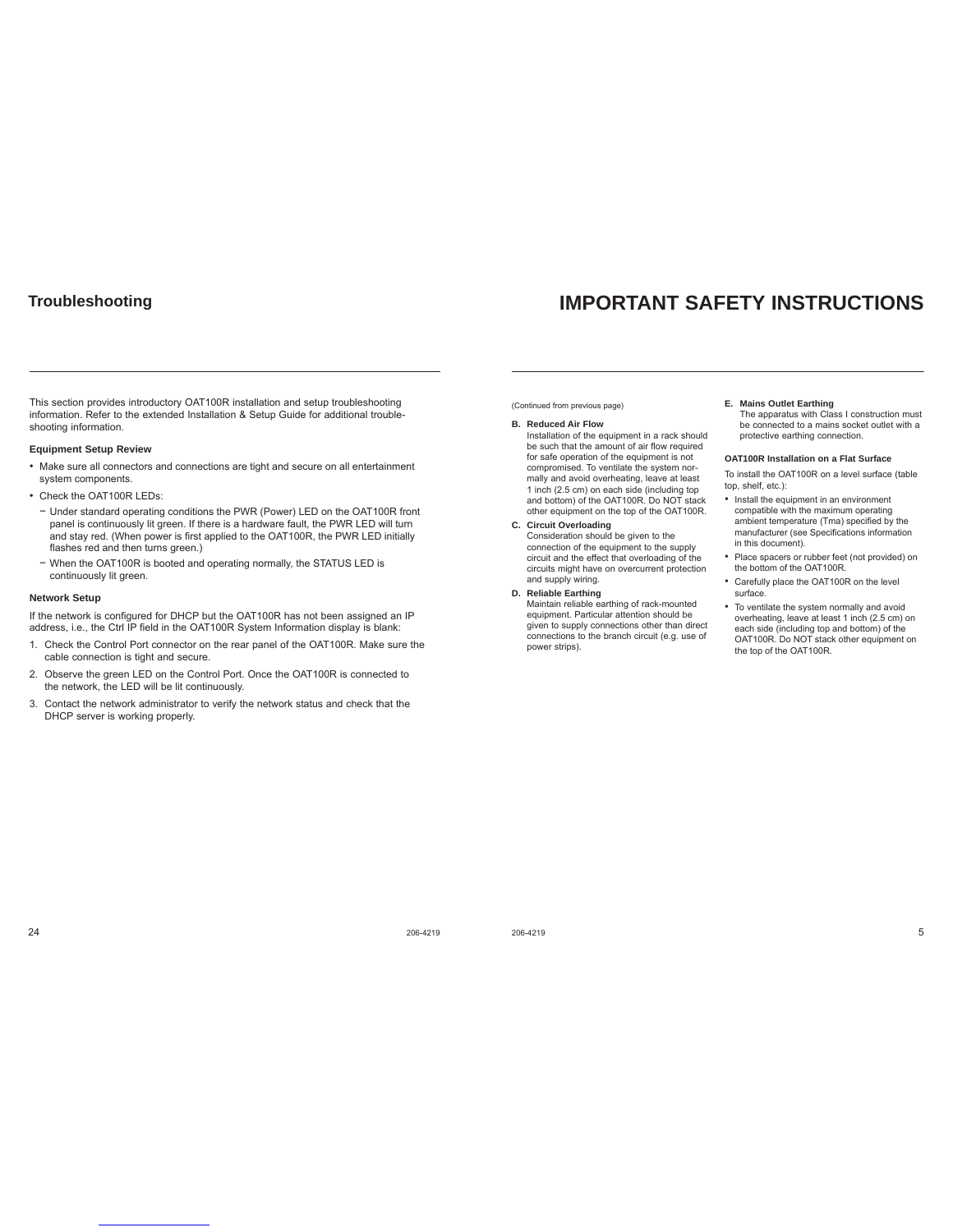# **OAT100R Product Description**

The LG CodePlus™ OAT100R Off Air Transcoder System provides a flexible solution for system providers who provide terrestrial delivered DTV content to commercial facilities (hotels, hospitals, etc.). The OAT100R incorporates eight RF tuners that receive up to eight off air DTV channels from the terrestrial broadcast service.

### **Features**

- Transcodes broadcast DTV content for distribution on SMATV or IPTV network
- Two output options: either RF or IP
- − RF output: The OAT100R generates four contiguous 256-QAM or 64-QAM cable channels. With 256-QAM output, up to two broadcast channels are multiplexed on each QAM channel, with support for up to eight programs per tuner input. This capability provides output of up to 64 programs. With 64-QAM output, one broadcast channel is multiplexed on each QAM channel, with support for up to eight programs per tuner input. This capability provides output of up to 32 programs.
- − IP output: The OAT100R provides up to eight multicast streams with support for up to eight programs each if provided in the original broadcast.
- Supports any QAM compatible television
- Transcoded output supports Closed Captions and V-Chip (Parental Control) (if included in the signal source)
- Remote management capability over Ethernet via either graphical user interface (GUI) or command line interface
- Small, lightweight chassis
- 19-inch rack-mountable
- 1U height profile to minimize rack space usage

The OAT100R converts terrestrial DTV programming to a groomed, multiplexed transport stream that is compatible with any digital television that supports QAM tuning. **Note:** LG PIVD100R (Pro:Idiom® Video Distribution) and OAT100R units may be combined in the head end to deliver an entire channel lineup of digital programming.

(Continued from previous page)

- 24. At the next Tuner Command > prompt, type **info** and press **Enter**, and then check the following fields in the Tuner Information display:
	- SNR: To avoid interference, the signal-to-noise ratio should be greater than 18.

**System Setup (Cont.)**

- FEC Errors: There should be zero (0) forward error correction (FEC) errors.
- Signal Locked: The tuner should be locked to the antenna signal.

If any of these fields shows a value that is NOT in accordance with the specifications above, refer to "Receiver Reception" troubleshooting information in the extended Installation & Setup Guide.

25. Repeat steps 23 and 24 for each tuner being used.

**Note:** Use the "tuner" command to access the Tuner Menu for each of the tuners in turn; i.e., at the Tuner Command > prompt, type **tuner** and press **Enter**. Then, at the Enter Tuner number [#]> prompt, type the number of the next OAT100R RF IN port/tuner and press **Enter**. The system will identify the (newly) current tuner and then display a tuner command prompt.

- 26. If you changed the Control Port configuration (see step 14) and you have not yet reset the system, type **exit** and press **Enter** to return to the Main Menu Command > prompt. Then, reset the system as follows:
	- a) At the Command > prompt, type **reset** and press **Enter**.
	- b) At the prompt for confirmation, type y and press **Enter**.

The reset process, during which each of the tuners will also be reinitialized, may take up to two minutes, after which the system resumes normal operation.

27. Check one or more room receivers to make sure all content is properly mapped and available.

Note: Design and specifications subject to change without prior notice

 $6$  206-4219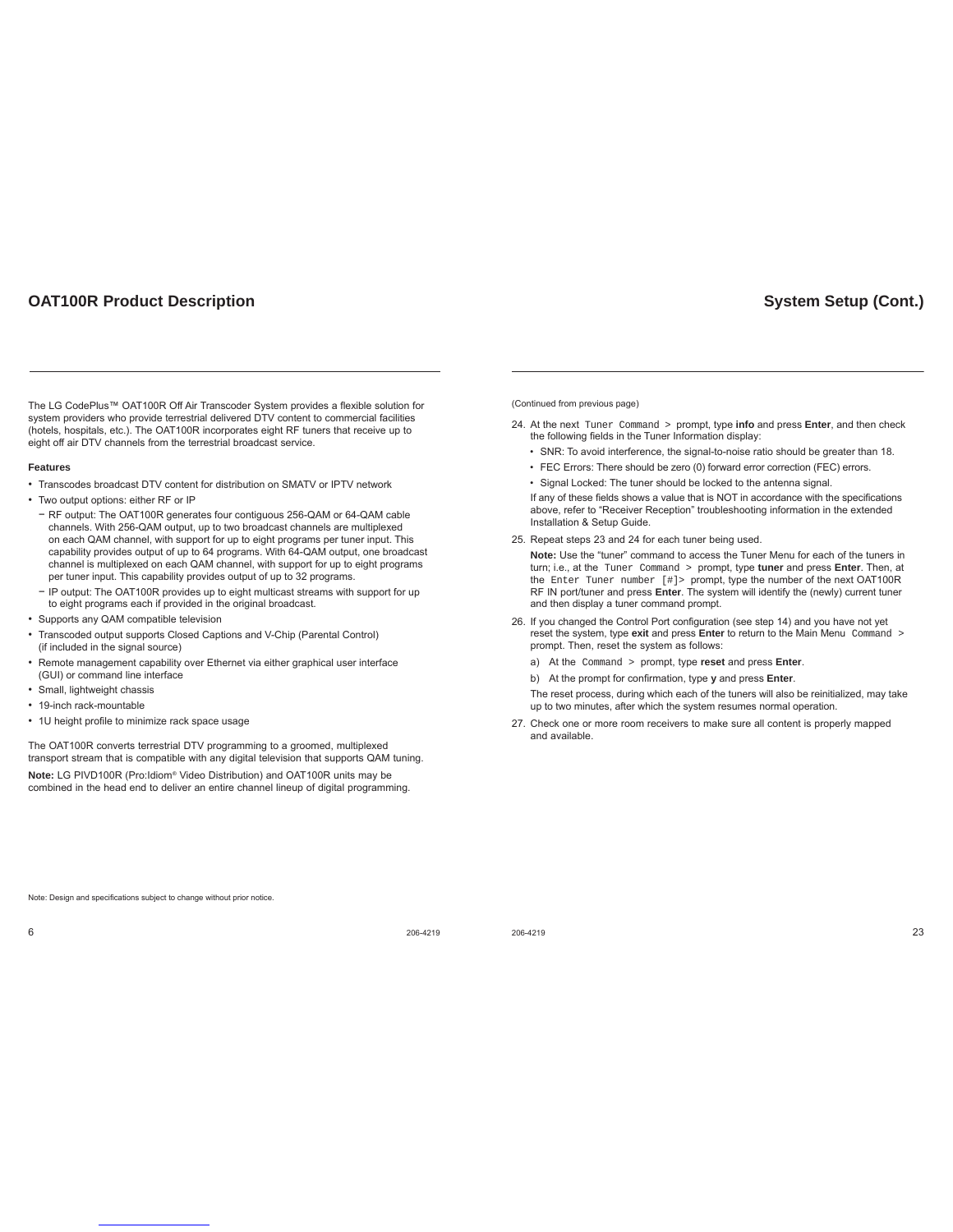### (Continued from previous page)

 The system will identify the current tuner and then display a tuner command prompt, for example:

Current Tuner: Tuner-1

Tuner-1 Command >

### 23. Set the tuner channel and program(s) as follows:

- a) At the Tuner Command > prompt, type **channel** and press **Enter**.
- b) At the Enter channel [#]> prompt, either press **Enter** to accept the default value in square brackets, or type in a new channel number and then press **Enter**.

The system will display confirmation, for example: Channel: 8

**Note:** The tuner channel must be between 2 and 69 If you enter a channel number that is lower than 2 or higher than 69, the system will display an "invalid channel" message and then return to the Tuner Command > prompt.

c) At the Tuner Command > prompt, type **prog** and press **Enter**. The system displays the current program configuration and then displays the first of a series of prompts for each input program:

Select input program 1 (use 0 for NC) [#]:

Note: Below the initial Current Program Selection list, the display identifies the programs that are available for the selected tuner/channel.

**Note:** When you set the tuner channel, the system automatically assigns the program inputs in numerical order (up to 8 programs). This will be reflected in the initial program configuration display. This command enables you to change the program order as desired.

d) Either press **Enter** to accept the default value in square brackets, type **0** and press **Enter** to specify "no connection," or type in a new program number and press **Enter**.

After you enter input program 1, the system will prompt for input program 2, then input program 3, then input program 4, etc. Specify the appropriate value for each of the input program prompts.

Once you specify the last input program, the system will display the new program configuration and prompt for confirmation, for example:

Do you want to save the new configuration?  $[y/n]$ :

e) Review the program configuration to ensure it is correct, and then type y and press **Enter**.

(Continued on next page)

**Setup Information**

This document provides installation and setup support only for the OAT100R. One or more VHF and/or UHF antennas must be installed before you proceed to set up the OAT100R. LG recommends that the system be professionally installed.

Check the following items before you begin OAT100R installation and setup procedures.

### **VHF and/or UHF Antennas**

- \_\_ Create a station plan for the OAT100R terrestrial input(s).
- Install the appropriate antenna(s) in accordance with the desired channels. The VHF and/or UHF antenna(s) must be located where it/they will have unobstructed access to the terrestrial signals. Amplify the antenna distribution as necessary.
- Point the antenna(s) so as to achieve the best signal quality (use appropriate equipment for measurement purposes).
- Up to eight 75 ohm RG-6 or larger coaxial cables from the terrestrial antenna distribution system should be available for connection to the OAT100R.
- \_\_ Measure the signal level at each of the OAT100R RF inputs. For proper system performance, the signal level at each RF input must be between +3 dBm (+52 dBmV) and -83 dBm (-34 dBmV). A nominal value of -53 dBm (-4 dBmV) is recommended. Note that additional equipment (i.e., attenuators) may be required to adjust the signal level.

### **OAT100R**

Unpack the OAT100R unit and all accessories.

| <b>OAT100R Accessories:</b> | • AC Power Cord and Adapter |
|-----------------------------|-----------------------------|
|                             |                             |

- Select the location for mounting the OAT100R. Ensure that adequate ventilation is available.
- Obtain the necessary attachment hardware to mount the OAT100R chassis in its targeted location.
- \_\_ Plan and install the necessary cabling and network (Ethernet) and AC power access for the OAT100R. You will also need the following to connect a PC directly to the OAT100R for system setup purposes: FTDI TTL-USB cable (P/N TTL-232R-5V-AJ).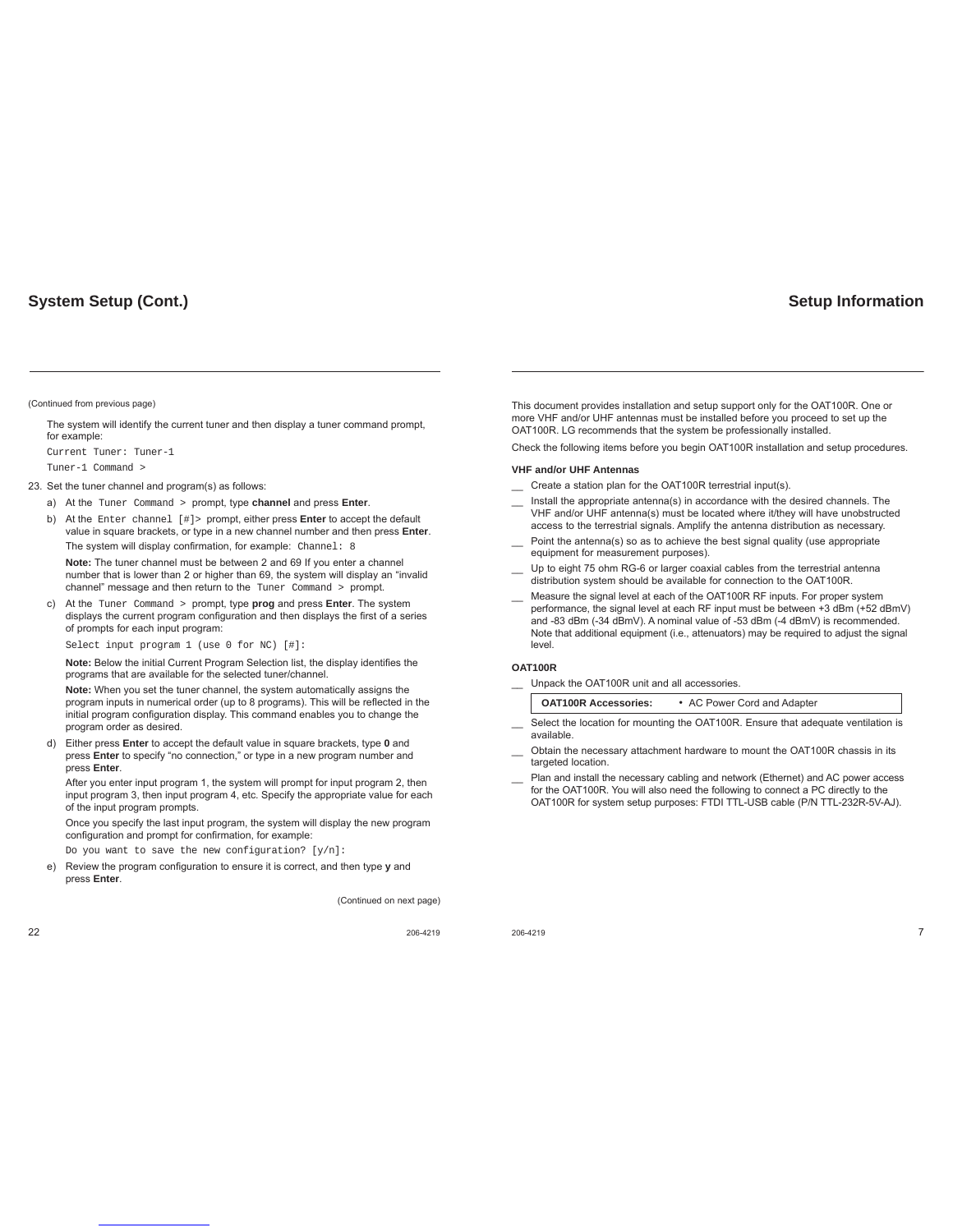## **Setup Information (Cont.)**

### **Channel Assignments for RF Output**

Create a channel assignment plan for the installation site, or modify an existing plan to incorporate the RF output of the OAT100R. Ensure that up to four contiguous CATV channels are allocated for the RF output. The OAT100R uses either a 256-QAM or 64-QAM modulation format, thereby occupying approximately 24 MHz of frequency spectrum.

The RF start channel is user-assigned during system setup, and the remaining channels are then automatically assigned per EIA-542 STD CATV frequency allocation standards. For example, if the RF start channel assignment is channel 2, the three remaining channels will be 3, 4, and 5. However, if the RF start channel assignment is 6, the three remaining channels will be 95, 96, and 97. Refer to EIA-542 STD CATV frequency allocation tables for further information as required.

The highest available RF channel number for the OAT100R is 135. Thus, to allocate all four channels available for OAT100R RF output, the RF start channel must be set no higher than 132.

Find a location on the frequency spectrum that is free of existing noise.

### **Channel Assignments for IP Output**

- The OAT100R outputs IPv4 multicast streams. Ensure the institution's IP network and room receivers support IPv4 multicast and that the network is capable of selectively routing multicast traffic. Refer to vendor equipment documentation for further information.
- Create a channel assignment plan for the installation site, or modify an existing plan to incorporate the IP output of the OAT100R. Ensure that up to eight unused and unreserved IPv4 multicast addresses, within the designated range 224.0.0.0 to 239.255.255.255, are allocated for the OAT100R IP output.

IP channels are user-assigned during system setup. You may opt to specify an IP start channel and enable the system to auto-increment the remaining channel assignments. For example, if the IP start channel assignment is 227.0.0.40, the remaining channels will be 227.0.0.41, 227.0.0.42, etc. Or, you may opt to manually specify the IP details for each IP channel.

Reserve at least one User Datagram Protocol (UDP) port for the multicast data streams. You can use the system default (1234) or another unassigned port number for each data stream, as required, for example, 50000, 50001, etc. The port(s) must avoid conflict with other protocols in use.

**Note:** Refer to the IANA IPv4 Multicast Address Space Registry and/or the IANA Service Name and Transport Protocol Port Number Registry for further IP address/port information as required.

8 206-4219

(Continued from previous page)

- e) Repeat steps (c) and (d) for each of the additional three tuners, as required. **Note:** Use the "tuner" command to access the Tuner Menu for each of the tuners in turn; i.e., at the Tuner Command > prompt, type **tuner** and press **Enter**. Then, at the Enter Tuner number [#]> prompt, type the number of the next OAT100R RF IN port/tuner and press **Enter**. The system will identify the (newly) current tuner and then display a tuner command prompt.
- f) When you are finished mapping the last tuner stream, at the Tuner Command > prompt, type **exit** and press **Enter** to return to the Main Menu Command > prompt.
- 19. (Optional) As part of the system setup, you will need to set tuner channel and program numbers. If you are not sure which RF channels and programs are available on each of the tuners, you may wish to run one or more RF scans before you set the channel and program numbers as described later in this procedure.
	- a) If the Command > prompt is on display, type **setup** and press **Enter** to access the Setup Menu.
	- b) At the Setup Command > prompt, type **scan** and press **Enter**. At the prompt for confirmation, type **y** and press **Enter** to continue.
	- c) At the Enter tuner for VHF scan [1] > and Enter tuner for UHF scan [1] > prompts, either press **Enter** to accept the default value in square brackets, or type the appropriate tuner number and press **Enter**.

 Note that an RF scan takes several minutes. When a scan is complete, the system will provide a listing of the available channels on the selected tuner(s) as well as the program(s) available for each of those channels.

Repeat this step for additional tuners as necessary; if multiple tuners are connected to one antenna, you do not need to run separate RF scans on each. Make note of the results, and then continue with step 20.

- 20. If the Setup Command > prompt is on display, type **exit** and press **Enter** to return to the Command > prompt
- 21. At the Command > prompt, type **tuner** and press **Enter** to access the Tuner Menu. The next series of steps will guide you through the process of setting the channel and program numbers and verifying the configuration for each tuner.
- 22. At the Enter Tuner number > prompt, type the number of the first OAT100R RF IN port/tuner to configure. Then, press **Enter.**

(Continued on next page)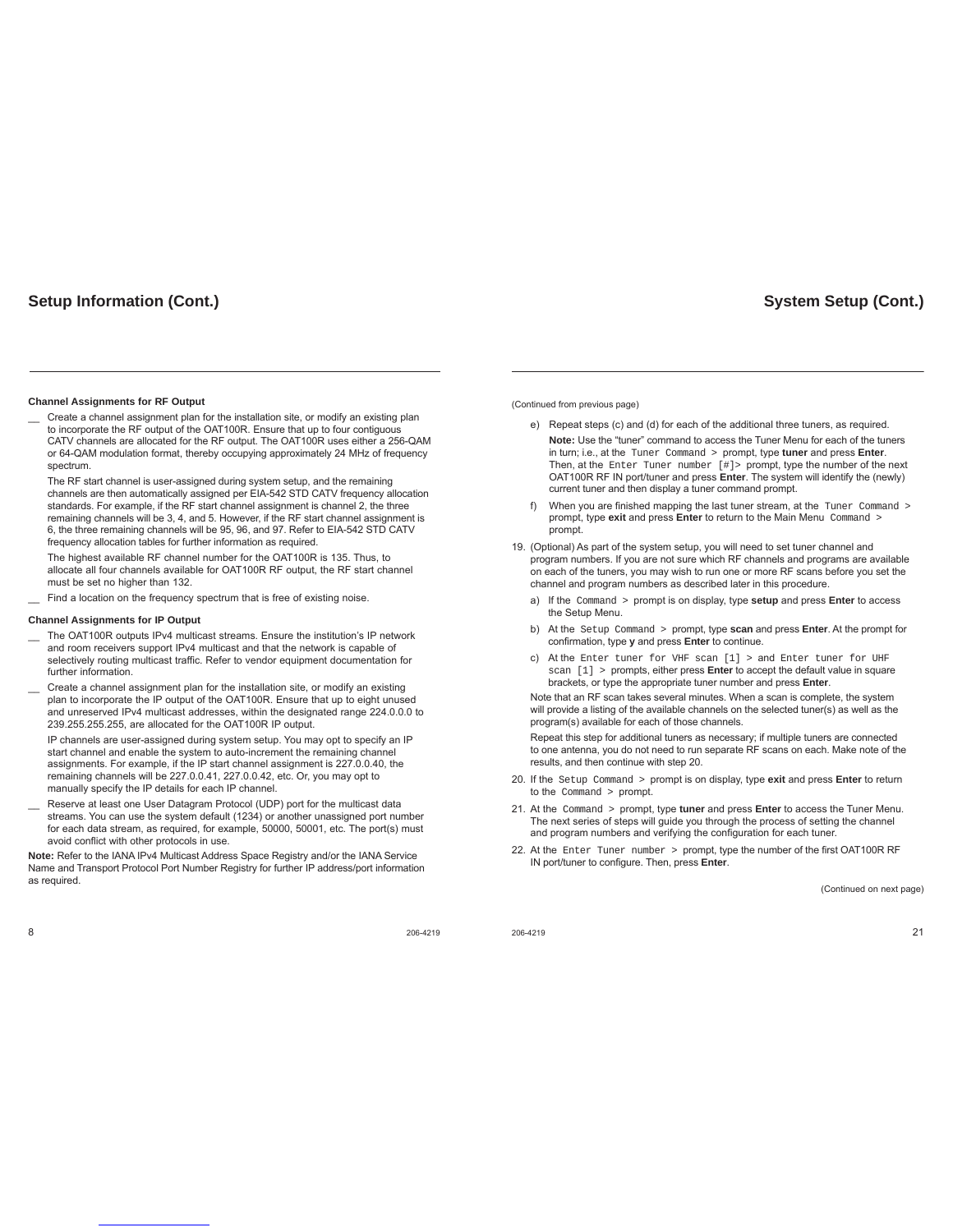# **System Setup (Cont.)**

#### (Continued from previous page)

- 17. (Optional) If desired, you can identify the location in which the OAT100R is installed. The location description will be displayed as part of the System Information in the command line interface and as part of the System Status and Tuner Information screens in the GUI.
	- a) If the Command > prompt is on display, type **setup** and press **Enter** to access the Setup Menu.
	- b) At the Setup Command > prompt, type **location** and press **Enter**.
	- c) At the Enter Location Description: prompt, type a brief description of the location. Then, press **Enter**.
	- d) At the prompt for confirmation, type **y** and press **Enter** to set the location. The system will confirm your update:
		- Location description has been set.
- 18. (64-QAM output only) Streams 1, 2, 3, and 4 are configured by default when 64-QAM output is used, though any four of the OAT100R tuners may be mapped to these streams. In the default system configuration, Tuner 1 is mapped to Stream 1, Tuner 2 is mapped to Stream 2, etc. If Tuners 5, 6, 7, and/or 8 are among the four tuners that were connected to the terrestrial antenna distribution system, make sure the tuners are mapped to the appropriate streams, as follows:
	- a) If the Command > prompt is on display, type **tuner** and press **Enter** to access the Tuner Menu.
	- b) At the Enter Tuner number > prompt, type the number of the first OAT100R RF IN port/tuner to configure. Then, press **Enter**. The system will identify the current tuner and then display a Tuner Menu command

prompt, for example: Current Tuner: Tuner-5

- c) At the Tuner Command > prompt, type **output** and press **Enter**.
- d) At the Enter output stream number (1-4 or 0 for no connection > prompt, either press **Enter** to accept the default value in square brackets, or type the appropriate stream number and press **Enter** to remap the tuner output to a different stream.

The system will display confirmation, for example:

Output stream remapped. Tuner is now streaming on output 1.

(Continued on next page)

**Packet Identifiers (PIDs)**

**Note:** If Pro:Idiom channels are NOT present in the site's entertainment system, PIDs do not need to be set in the OAT100R, and therefore, you will not need to design a PID map for the OAT100R output.

**Setup Information (Cont.)**

Note: See "Packet Identifiers (PIDs) Overview" in the extended Installation & Setup Guide for further information on PIDs.

- Survey the PIDs currently used in the system, and design a PID map for the OAT100R output (ensure that up to 64 PIDs are allocated). Ensure that Pro:Idiom message PIDs are never used by the video/audio PIDs for the OAT100R channels (or any other system elements).
- The program start PID is user-assigned during system setup, and the 63 remaining PIDs are then automatically assigned within the 64-PID contiguous block.
- PIDs must be specified in the OAT100R system as hexadecimal numbers.

Refer to the *CodePlus OAT100R Off Air Transcoder System Installation & Setup*  **Guide** for further installation and configuration information.

Product documentation is available online at: **www.LGsolutions.com/products**.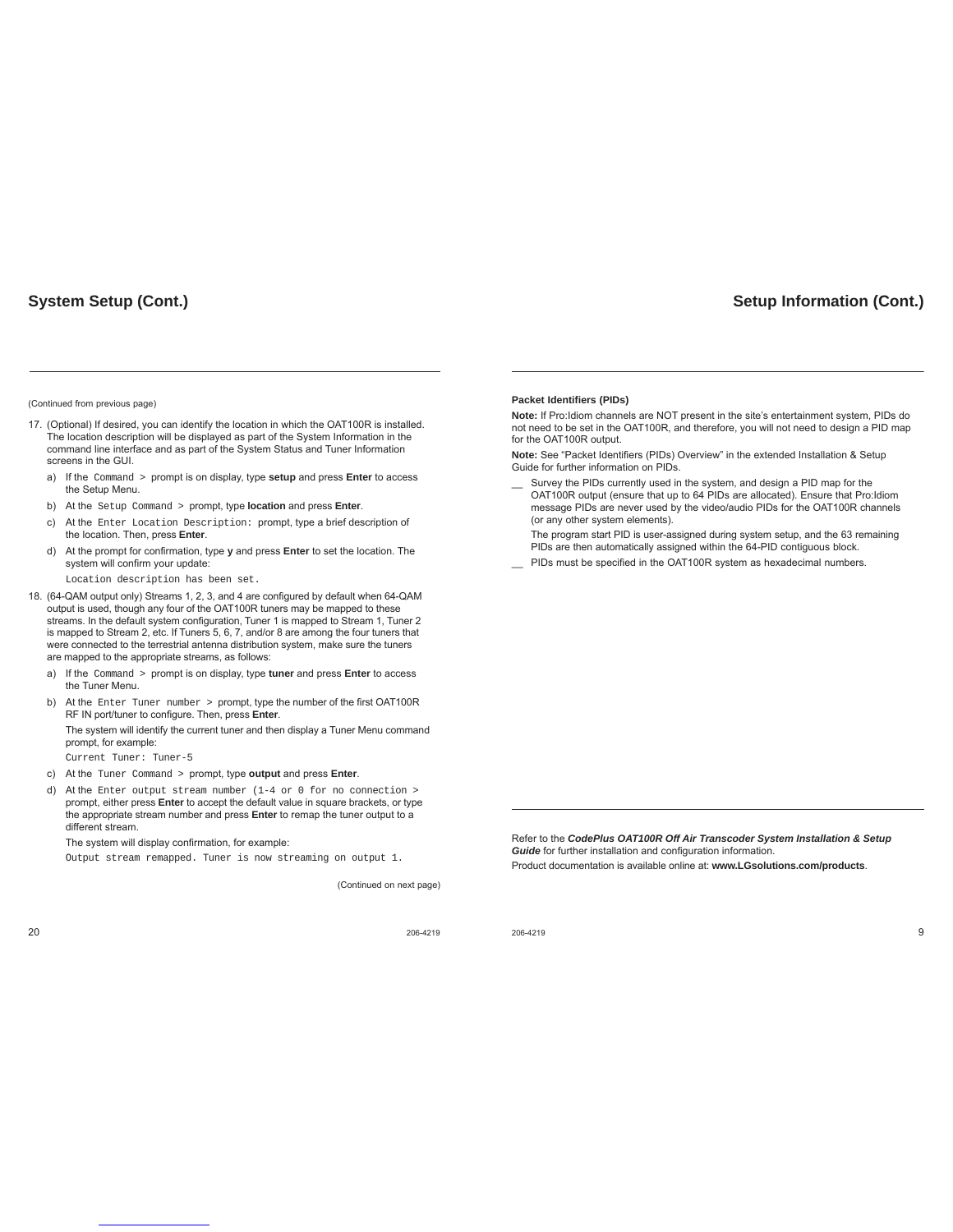## **Rear and Front Panel Overviews**

### FEATURE & CONTROL (Ethernet) Ports RF OUT POWER  $\mathbb{F}_{2n}$ PORT CONTROL PORT RF-IN AC Power Cord & Adapter  $\sum_{i=1}^N$ RF-IN 4  $\mathbf{r}_\text{e}$ RF-IN 6 RF-IN 5 RF-IN 7 RF-IN 8 RF IN 8 RF IN 1 **Disconnect Device** The AC mains plug is used as the disconnect device. The disconnect device must remain readily operable. STATUS LED POWER LED STATUS  $\frac{1}{2}$ USB Port Service Port **OAT100R Rear View OAT100R Front View Ventilation Holes** Air flow must not be obstructed. To ventilate the system normally and avoid overheating, leave at least 1 inch (2.5 cm) on each side (including top and bottom) of the OAT100R. Do NOT stack other equipment on the top of the OAT100R.

 $10$  206-4219

**System Setup (Cont.)**

(Continued from previous page)

**Note:** If you change the Control Port configuration, you will be prompted to reset the system. If you intend to modify additional configuration settings during the current session, you may wait until all changes are complete before you reset the system.

- 15. Once all physical connections to the OAT100R have been made and the Control Port IP address has been assigned or configured, you also have the option to complete the system setup remotely using either the web GUI or the command line interface.
	- To complete the system setup in the current session (via the Service Port), continue with step 16.
	- If you wish to complete the setup remotely, reset the system at this time: At either the Command > prompt or the Setup Command > prompt, type **reset** and press Enter (also confirm the reset when prompted to do so). When you are ready, establish remote communication with the OAT100R, and then continue with step 16. Note that you may use the GUI to perform the configuration steps, if desired. Refer to the extended Installation & Setup Guide for further information on establishing remote communication with the OAT100R and/or for further information on the GUI.
- 16. (Required only if Pro:Idiom channels are present in the system) Check the Program PIDs field in the System Information display (if necessary, you can rerun the "info" command from either the Command > or Setup Command > prompt). If the default range (0x30 - 0x6f) is not appropriate for this system, set the PIDs as follows:
	- a) If the Command > prompt is on display, type **setup** and press **Enter** to access the Setup Menu.
	- b) At the Setup Command > prompt, type **pid** and press **Enter**. The system will display the current (default) PID configuration, followed by a prompt for the starting program PID:

Enter the starting program PID [0x30]:

- c) Type the new starting program PID in hexadecimal format and then press **Enter**. (The system will auto-increment the remaining program PIDs.)
- d) The system will display an overview of the new configuration and prompt for confirmation:

Do you want to save the new configuration? [y/n]:

Review the PID configuration to ensure it is correct, and then type y and press **Enter**. The system will confirm your update:

New configuration has been saved.

(Continued on next page)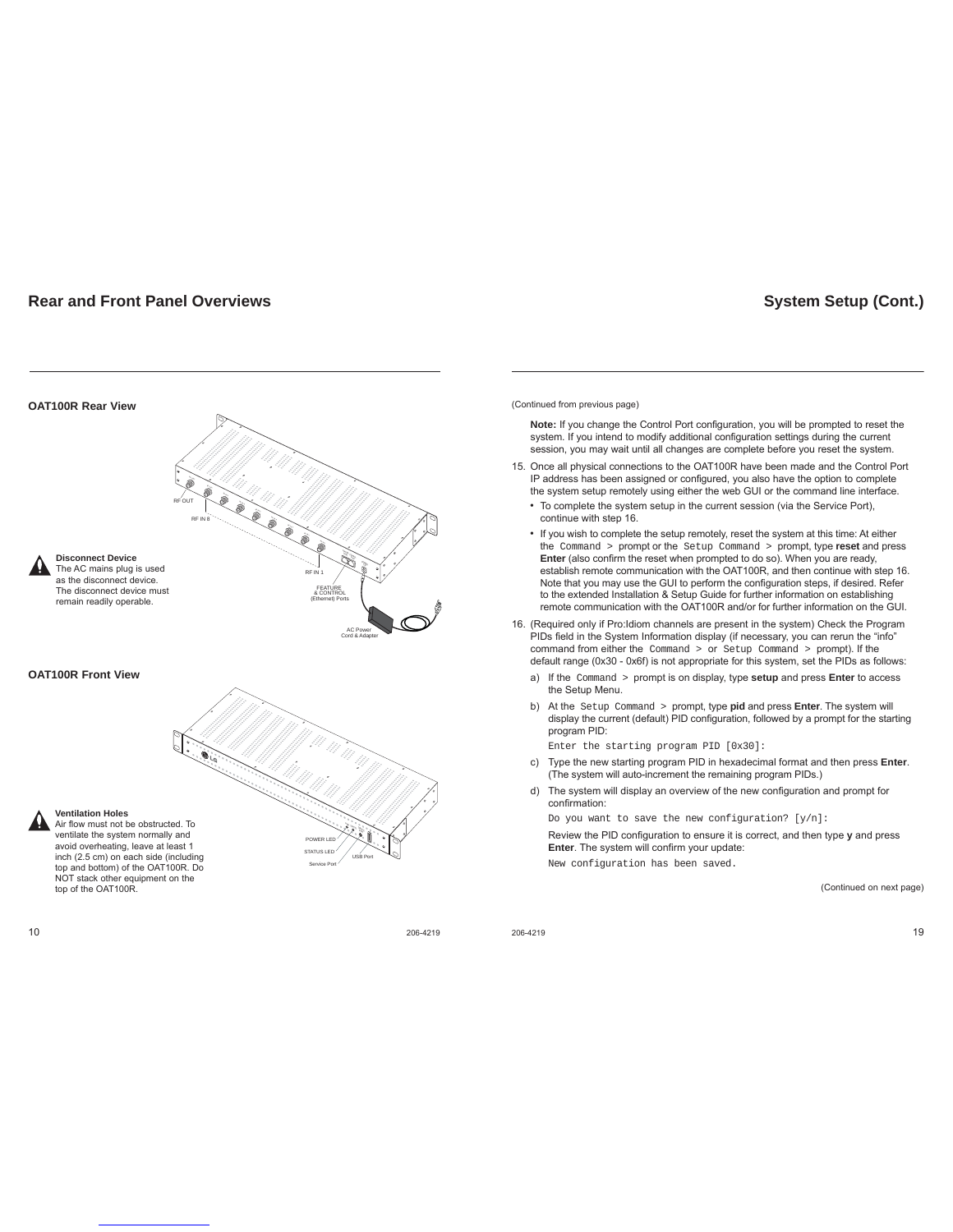### (Continued from previous page)

13. (IP output only) Complete OAT100R IP output configuration as follows:

- a) If the Command > prompt is on display, type **setup** and press **Enter** to access the Setup Menu.
- b) At the Setup Command > prompt, type **ipout** and press **Enter** to access the IP Output Configuration Menu.
- c) The IP Output Configuration Menu offers two options for configuring output IP channels:
	- To manually configure the output IP channels, type set and press Enter at the IP Output Command > prompt. For each tuner, you will need to specify a multicast IP address and the multicast port number.
	- To auto-configure output IP channels from a base multicast IP address and port number, type fill and press Enter at the IP Output Command > prompt. Type the base multicast IP address and the multicast port number at the system prompts. The system will then auto-increment the remaining IP channels.
	- Refer to the extended Installation & Setup Guide for further information on these commands.
- d) Once you have completed the output IP channel configuration as required, at the IP Output Command > prompt, type **apply** and press **Enter** to confirm and apply the configuration data to the system. Then, type **exit** and press **Enter** at the next IP Output Command > prompt to return to the Setup Menu prompt.
- e) Connect a CAT5E or better cable between the Feature Port on the OAT100R rear panel and the institution's IP distribution network.
- f) Continue with step 14.
- 14. (Optional) For remote management purposes, you can set a static IP address for the OAT100R Control Port as follows:
	- a) If the Command > prompt is on display, type **setup** and press **Enter** to access the Setup Menu.
	- b) At the Setup Command > prompt, type **setip** and press **Enter**. The system will display current network configuration, followed by the Network Configuration Menu.
	- c) Use the Network Configuration Menu "ip" and "dns" commands and follow the system prompts to configure the Control Port. Refer to the extended Installation & Setup Guide for further information on the commands.

**Note:** Review the New Network Configuration overview carefully before you confirm the Control Port configuration settings. Ensure each of the addresses was entered correctly.

(Continued on next page)

# **Rack Installation**

### **Typical Rack Installation**

- 1. (Optional) As shipped, the OAT100R mounting brackets are attached flush with the front of the unit (see diagram a). If desired, the mounting brackets may be detached from the unit and reattached, for example, so that they are flush with the rear of the unit (see diagram b). If you wish to change the location/orientation of the mounting brackets, carefully remove each of the four (M4 x 10 mm) screws and attendant washers (one flat and one lock washer per screw) holding each bracket in place. Then, use the same screws and washers to reattach the mounting brackets in the desired location.
- 2. Carefully slide the chassis into a standard 19-inch equipment rack.
- 3. Use all four mounting screws to secure the chassis to the rack.



Use flat washer and lock washer with each M4 x 10 mounting bracket screw.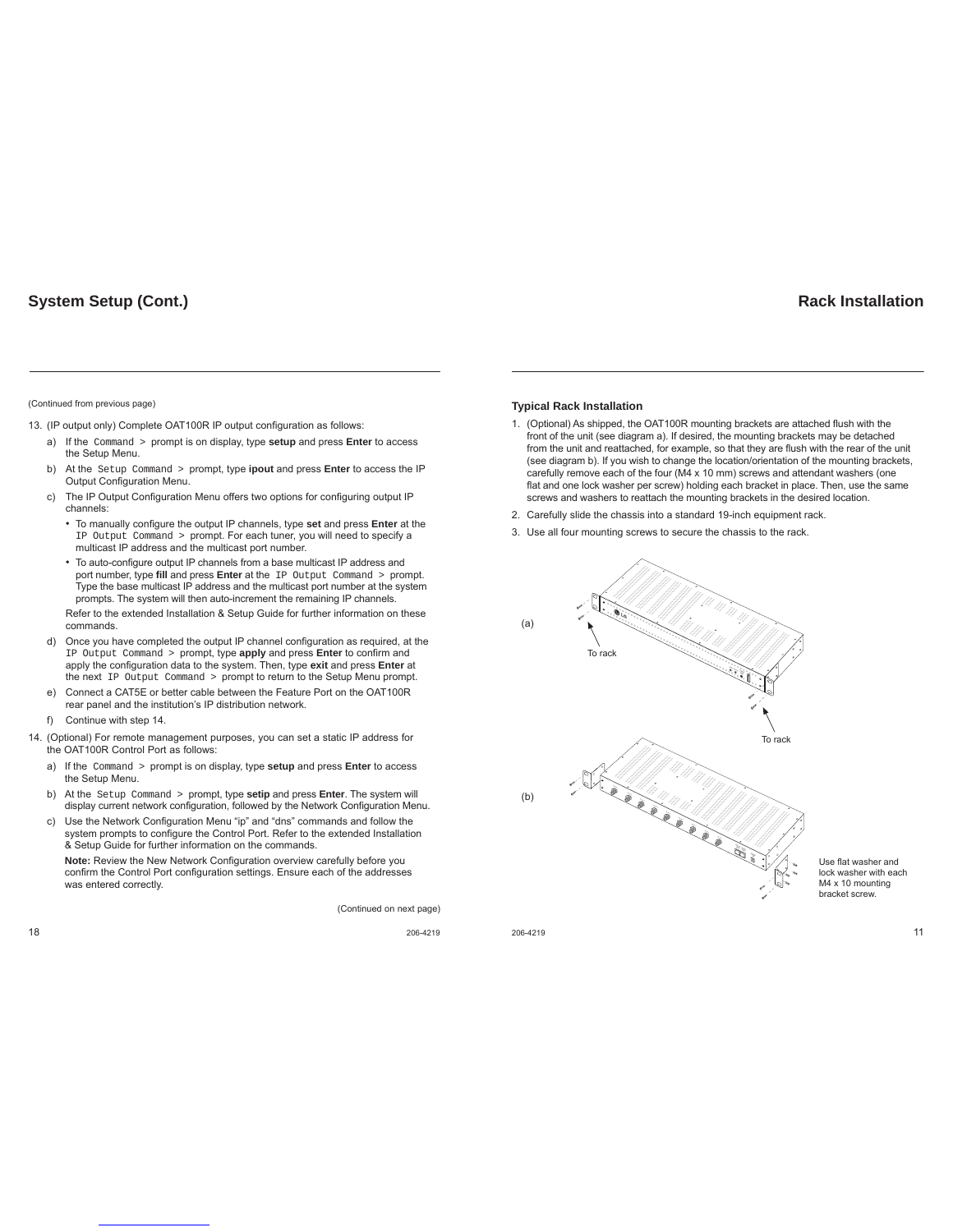# **Rack Installation (Cont.)**



### **Rack-mount Considerations**

### **A. Elevated Operating Ambient**

If installed in a closed or multi-unit rack assembly, the operating ambient temperature of the rack environment may be greater than room ambient. Therefore, consideration should be given to installing the equipment in an environment compatible with the maximum ambient temperature (Tma) specified by the manufacturer (see Specifications information in this document).

### **B. Reduced Air Flow**

Installation of the equipment in a rack should be such that the amount of air flow required for safe operation of the equipment is not compromised. To ventilate the system normally and avoid overheating, leave at least 1 inch (2.5 cm) on each side (including top and bottom) of the OAT100R. Do NOT stack other equipment on the top of the OAT100R.

### **C. Circuit Overloading**

 Consideration should be given to the connection of the equipment to the supply circuit and the effect that overloading of the circuits might have on overcurrent protection and supply wiring.

### **D. Reliable Earthing**

 Maintain reliable earthing of rack-mounted equipment. Particular attention should be given to supply connections other than direct connections to the branch circuit (e.g. use of power strips).

### **E. Mains Outlet Earthing**

 The apparatus with Class I construction must be connected to a mains socket outlet with a protective earthing connection.

 $12$  206-4219

**System Setup (Cont.)**

(Continued from previous page)

c) At the prompt, type the number that corresponds to the appropriate output mode and press **Enter**.

The system will confirm your selection, for example: Output mode is set: IP

11. The next step depends on the output mode:

- If you are setting up the system for RF output, continue with step 12.
- If you are setting up the system for IP output, go to step 13.
- 12. (RF output only) Complete OAT100R RF output configuration as follows:
	- a) If the Command > prompt is on display, type **setup** and press **Enter** to access the Setup Menu
	- b) At the Setup Command > prompt, type **rf** and press **Enter**. The system will display a list of RF mode options, followed by a prompt for a selection: Select a new RF mode [2]:
	- c) At the prompt, either press **Enter** to accept the default value in square brackets, or type the number that corresponds to the appropriate RF mode and press **Enter**.
	- d) At the Enter a new RF channel [2]: prompt, either press **Enter** to accept the default value in square brackets, or type a new RF start channel number and then press **Enter**.
	- e) At the Enter number of channels [4]: prompt, either press **Enter** to accept the default value in square brackets, or type the applicable number of channels (Maximum = 4) and then press **Enter**.

The system will display an overview of the settings, for example:

RF config: Mode 2, 256-QAM-B, RF: 6 MHz, 5.36 MSps RF channels:

f) Connect RF OUT on the OAT100R rear panel to the RF distribution center combiner, and balance the RF signal so that the signal level at the TV(s) is between 0 to +7 dBmV.



**Caution: For proper system performance, the OAT100R signal level at the TV input (ANTENNA IN) must be between 0 to +7 dBmV. Note that additional equipment (i.e., attenuators) may be required to adjust the signal level.**

g) Go to step 14.

(Continued on next page)

 $206-4219$  and  $17$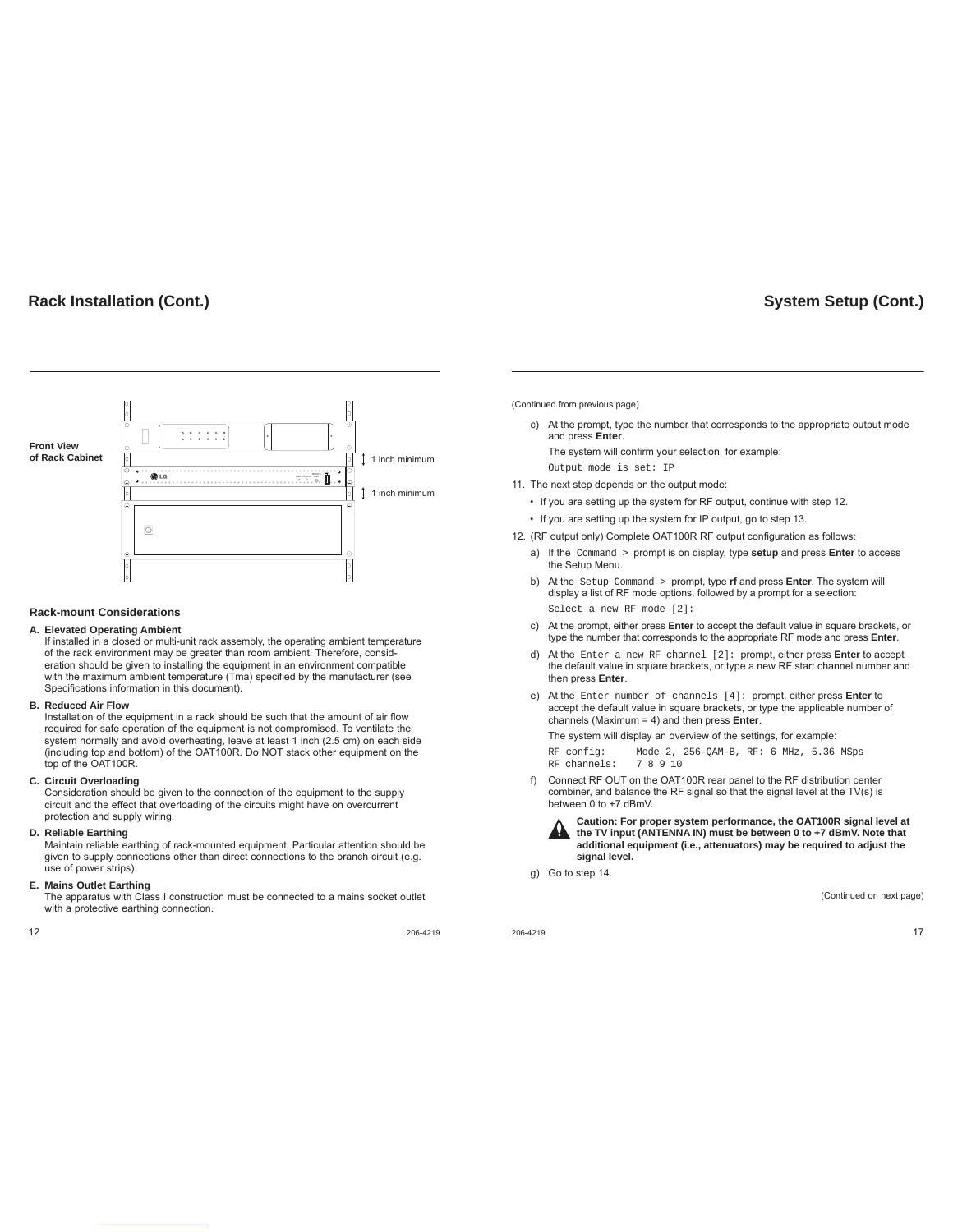# **System Setup (Cont.)**

## **System Setup**

#### (Continued from previous page)

OAT100R

The initial System Information display identifies OAT100R default configuration settings, including the Control Port IP address, the PID configuration, and the output configuration, for example:

| CodePlus Off Air Transcoder System                  |                                                |  |  |
|-----------------------------------------------------|------------------------------------------------|--|--|
| Copyright (c) 2010-2012 LG Electronics U.S.A., Inc. |                                                |  |  |
|                                                     | Copyright (c) 2010-2012 Zenith Electronics LLC |  |  |
| SN:                                                 | 201-12301011                                   |  |  |
| Version                                             | 1.8                                            |  |  |
| HW id:                                              | $12 - 19$                                      |  |  |
| Ctrl MAC:                                           | 00:00:63:3A:FF:EC                              |  |  |
| Ctrl TP:                                            | 10.166.60.92                                   |  |  |
| Program PIDs:                                       | $0x30 - 0x6f$                                  |  |  |
| Output:                                             | RF                                             |  |  |
| RF config:                                          | Mode 2, 256-OAM-B, RF: 6 MHz, 5.36 MSps        |  |  |
| RF channels:                                        | 2 3 4 5                                        |  |  |
| Local time:                                         | Wed Sep 12 14:42:02 CDT 2012                   |  |  |

- 9. Check the Ctrl IP (Control Port IP address) field in the System Information display. By default, the OAT100R uses DHCP; thus, the DHCP server, if configured, assigns an IP address to the OAT100R once the OAT100R successfully connects to the network.
	- If the Ctrl IP field shows an IP address, the OAT100R is up and running on the network. Continue with step 10.
	- If the network is configured for DHCP but the Ctrl IP field is blank, refer to "Network Setup" troubleshooting information on page 24.
	- If the network is not configured for DHCP, you will need to configure a static IP address for the OAT100R. Complete steps 10 to 13 (as required), and then set the OAT100R IP address using the commands indicated in step 14.
- 10. Check the Output field in the System Information display. If the default value (RF) does not identify the appropriate output type, set the output mode as follows:
	- a) At the Command > prompt, type **setup** and press **Enter** to access the Setup Menu.
	- b) At the Setup Command > prompt, type **omode** and press **Enter** to set the output mode. The system will display a list of the available output mode options (RF or IP), followed by a prompt for the new output mode:

Enter number of new output mode [1]>

(Continued on next page)

**16** 206-4219

Refer to the following diagrams, and complete the system installation as described on pages 15 to 23.



**Typical Setup Flow Chart for OAT100R with RF Output**



 $206-4219$  and  $13$